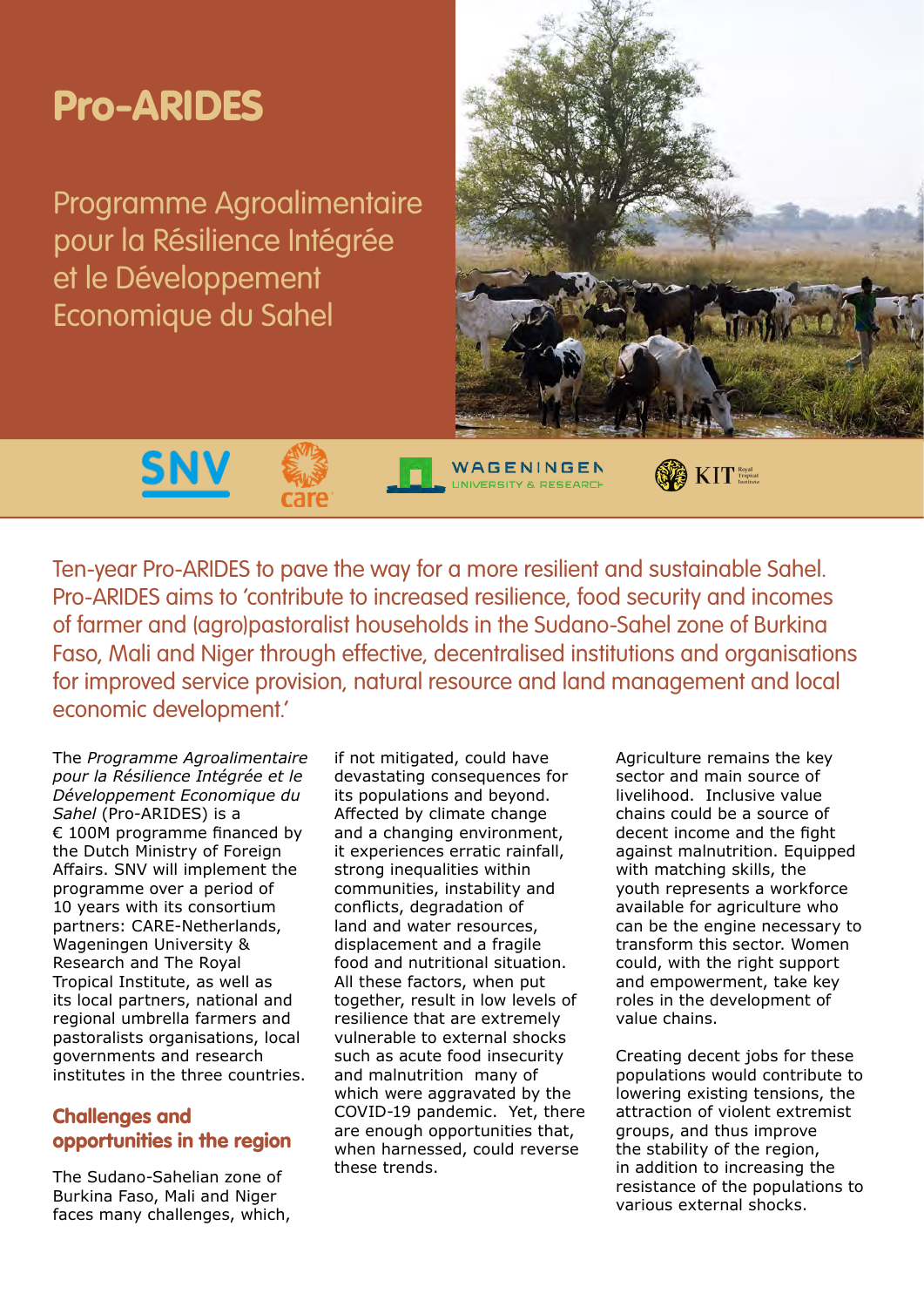# Theory of Change: Five (5) pathways

The **overall goal** is to 'Contribute to increased resilience, food security and incomes of farmer and (agro) pastoralist households through effective, decentralised institutions and organisations for improved service provision, natural resource and land management and local economic development'.

#### Pathway 1: Improved food, farm and herd management for more resilient production systems and better household nutrition

The key outcome area of this pathway is to achieve increased sustainable, diversified production and improved nutrition of households through secured food production, sustainable intensification and diversification. It targets both semi-subsistence and market-oriented farmer and pastoralist households, as well as cooperatives and household individuals with a particular emphasis on women and youth.

## **Key result areas**

- Established supply and demand for tailored climate- and labour-smart technologies/practices and inputs.
- Established availability of farm/herd management and nutrition extension services by local public and private service providers and effective management by farmer organisations.
- Improved access to publicprivate financing of farm/ herd management and agrinutrition services.
- Increased household and farmer organisations' awareness of the benefits of healthy diets and participatory decisionmaking.

#### Pathway 2: Increased business, service and employment opportunities and market linkages generating more economic value

The key outcome area of this pathway is to achieve increased economic resilience and assets of households and businesses through diversified income sources, increased investment capacity and improved business performance. It primarily targets farmers, pastoralists, cooperatives, SMEs, service providers, financiers, traders and business clusters, while emphasising the involvement of young women and men in particular.

## **Key result areas**

- Semi-subsistence farmers and pastoralists, women and youth linked to offfarm income generation opportunities.
- Established incentives and arrangements for collaboration between market actors.
- Improved business capacity of SMEs and farmer organisations for commercialisation and distribution
- Development of a service system which involves different service users and different demands, as well as different service providers.

### Pathway 3: Sustainable management of land, water and other natural resources through peaceful and collective resource use arrangements

The key outcome area of this pathway is to achieve improved land tenure and sustainable use of natural resources through empowerment of farmers and pastoralists, improved decisionmaking and accountability of public/traditional institutions and improved service delivery

and management of natural resources by local governments and institutions. It primarily targets farmers and pastoralists households, land and water commissions, customary authorities, public services and agencies for land and water management and *collectivités territoriales*.

# **Key result areas**

- Improved participatory decision-making, planning and implementation cycles for local development by regional and local governments.
- Improved strategic planning, decision-making and restitution, and internal management of farmer/ women/youth organisations.
- Improved competencies of local land management institutions and multistakeholder dialogues on natural resource management and on conflict resolution (mediation capacities).
- Relevant stakeholders are represented in local and formal natural resource management structures.

## Pathway 4: Gender, youth and inclusiveness for resilient food systems development

The key outcome area of this cross-cutting pathway is to ensure the inclusion of men and women, as well as youth, elders and other marginalised populations, to achieve sustainable, equitable and resilient natural resource and land management and local economic development. It targets pastoral households & farmers, cooperatives, SMEs, service providers, financiers, traders and business groups, land and water commissions, public services and land and water management agencies,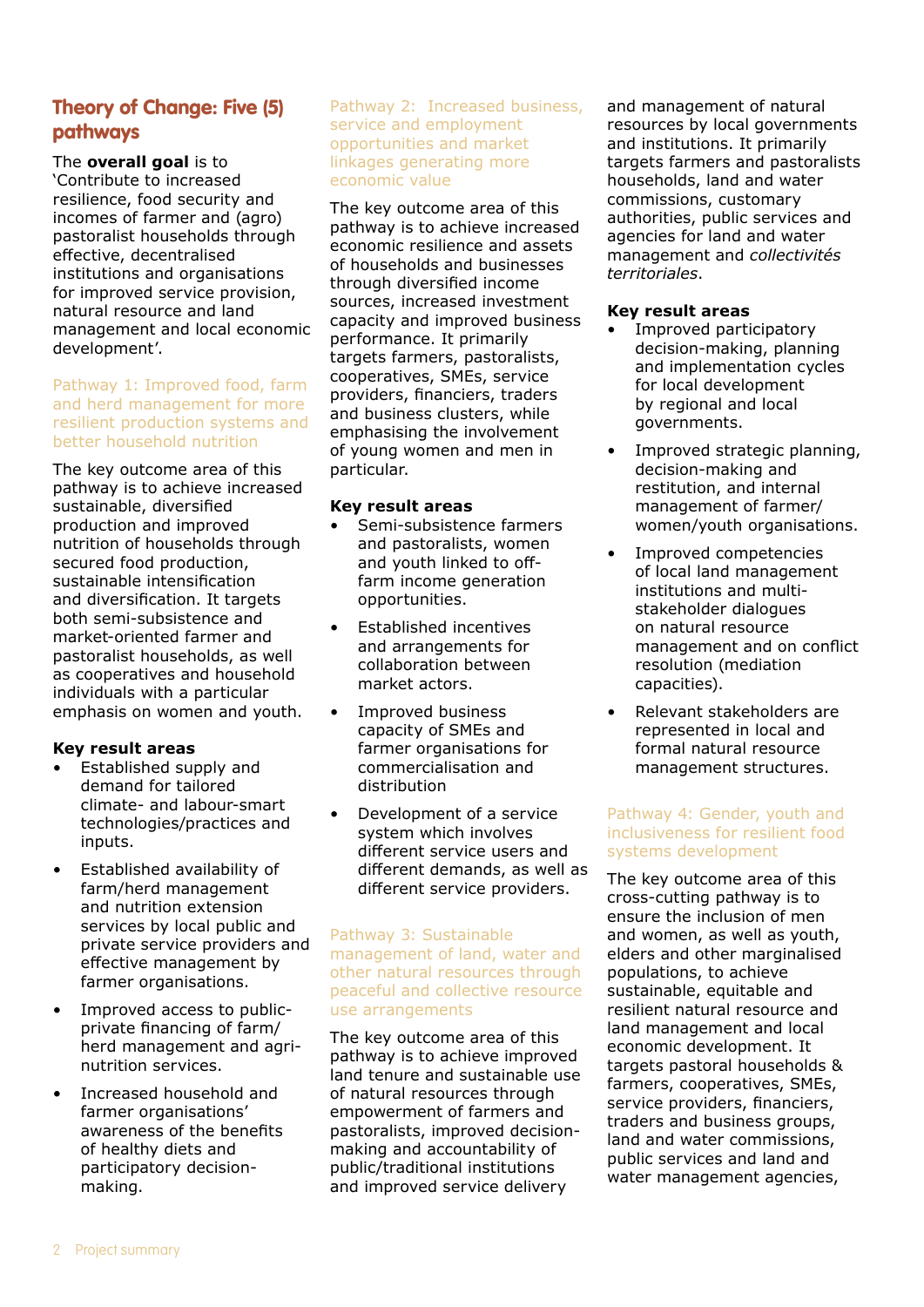

Figure 1: A visual showcasing systems change across the five pathways, linked to the implementation approach as described below

*collectivités territoriales* (with particular emphasis on young women and men).

### **Key result areas**

- Organisation of women and young people as an autonomous 'collective force' to influence decisions/ actions in their favour (access to land/factors and means of production, adapted financial products).
- Support for women's and youth structures for the implementation of their skills in lobbying, management and influence of decisions.
- Capacity building on gender aspects of all public, private and civil organisations.

### Pathway 5: Underlying – Strengthening institutions to re-establish social contract

The key outcome area of this underlying pathway is to support

regional and local governments (and other local authorities) to create enabling environments for natural resources management, service provision and management of economic infrastructure and to restore and/or establish social contracts among intervention populations. The target audience comprises land and water commissions, public services and land and water management agencies, local and national governments, and financial institutions, among others.

### **Key result areas**

- Improved participatory cycles of decision-making, planning and implementation of local development by regional and local governments.
- Effective transfer of skills and resources to municipalities.
- In collaboration with the

national government, ensure safety and security.

- Improved access of governments and local communities to decentralised financing mechanisms, including collection of local taxes.
- Provide access to mobile phone payment systems to access available funding.

# Implementation approach

Local institutions and organisations are at the heart of the programme's strategy to ensure lasting impact. Pro-ARIDES will focus on systems change and scaling up as essential means to create sustainable and growing impacts that reach people, beyond the direct beneficiaries of a programme. This will ensure that the programme addresses key issues that will lead to strong transformations for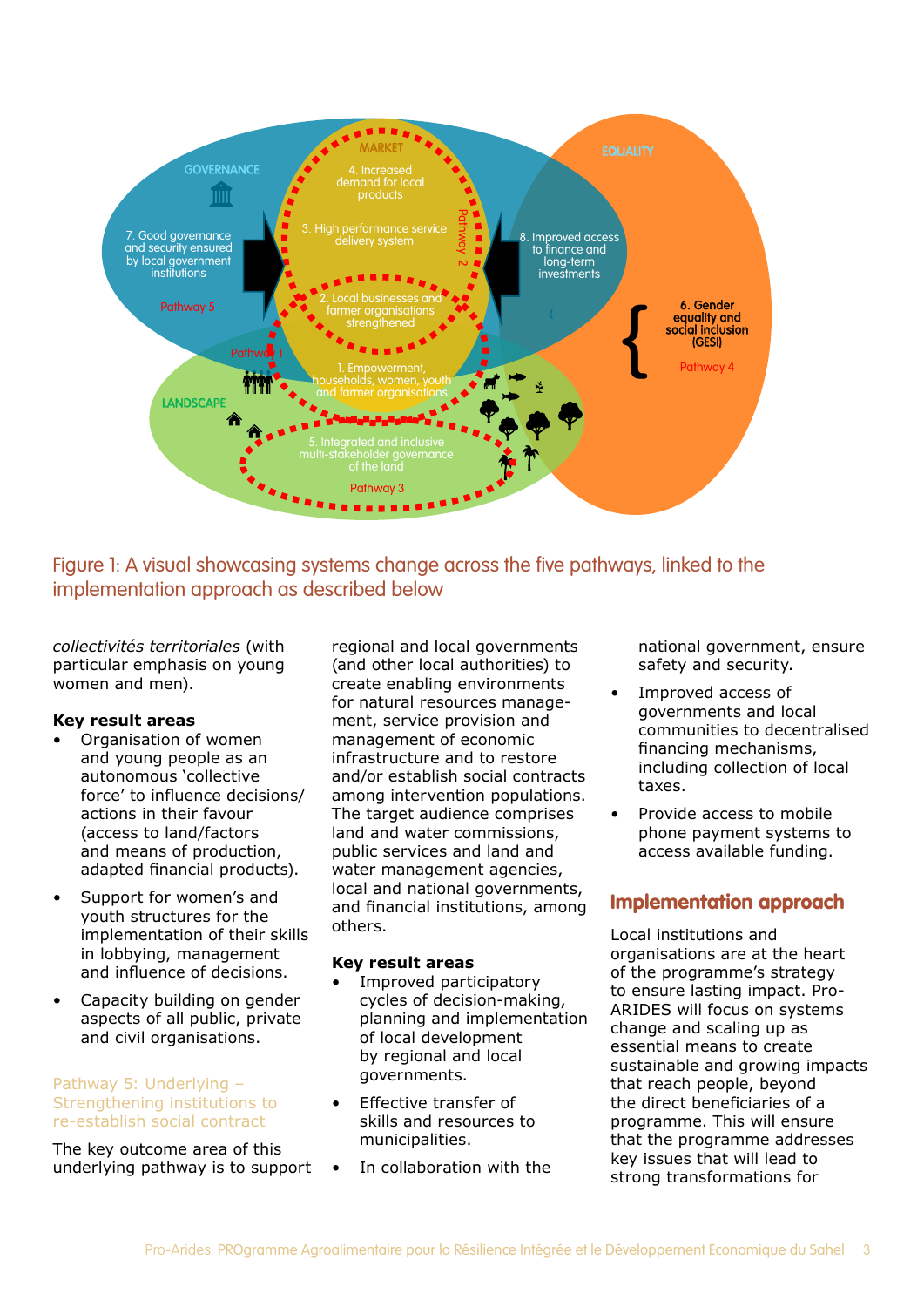more inclusive, ecologically sustainable and resilient local development in the Sudano-Sahelian zone of Burkina Faso, Mali and Niger.

Pro-ARIDES will work to shift to a system that is more inclusive, sustainable, and that incorporates systems change through:

- 1. Empowerment, households, women, youth, and peasant organisations
- 2. Strengthening local enterprises and farmers' organisations
- 3. High performance of the Service Delivery System
- 4. Increased demand for local products
- 5. Integrated and inclusive multi-stakeholder governance of the land
- 6. Gender equality and social inclusion
- 7. Good governance and security provided by government institutions
- 8. Improved access to finance and long-term investments

The progrmme will run in two phases. In the first five years of the programme, activities will focus on empowering institutions; strengthening capacity and establishing trust; and developing, testing and improving working methods and strategies.

In the next five years, the focus of activities will move towards expanding and scaling up approaches and interventions that have been found to be successful in Phase I and embedding these approaches, practices and technologies to ensure sustainability and lasting change. In addition, Pro-ARIDES will stimulate mutual learning, strengthening practices and knowledge management.

# Intervention areas

Pro-ARIDES will be implemented in the Sudano-Sahel zone of Burkina Faso, Mali and Niger, focusing on the areas where agricultural and pastoralist livelihoods meet each other.

We have pre-selected nine regions in the Sudano-Sahel zone which include secondary, small-to-medium towns that generate (food) demands and employment opportunities.

In **Mali**, the *Ségou* Region (with the Cercles of Tominian and San) and the Mopti Region (with the Cercles of Koro and Bankass).

In **Burkina Faso**, the *Boucle du Mouhoun Region* (with the provinces of Sourou, Nayala and Kossi), the Centre-Ouest Region (with the provinces of Sanguié and Boulkiemdé, the Nord region (with the provinces of Passoré, Zondoma and Yatenga) and the Est Region (with the provinces of Gnagna and Gourma).

In **Niger**, the *Tillaberi Region*  (with the departments of Kollo, Say and Torodi), Dosso Region

(with the departements of Tibiri, Dioundiou and Falmey) and Tahoua Region (with the departments of Malbaza, Konni and Madaoua).

# Partners

Pro-ARIDES is led by SNV in collaboration with consortium partners, CARE Netherlands, Wageningen University and Research (WUR), and the Royal Tropical Institute (KIT). SNV and CARE will be playing a key role in the management of the programme while WUR and KIT are responsible for the knowledge and research component.

The consortium partners will work closely with local farmer and pastoralist organisations, national and regional governments and research institutes in the three countries.

In **Burkina Faso**, the local implementation partners are the National Chamber of Agriculture (CNA), the National Land Observatory (ONF), and the Federation of Agricultural Professionals of Burkina